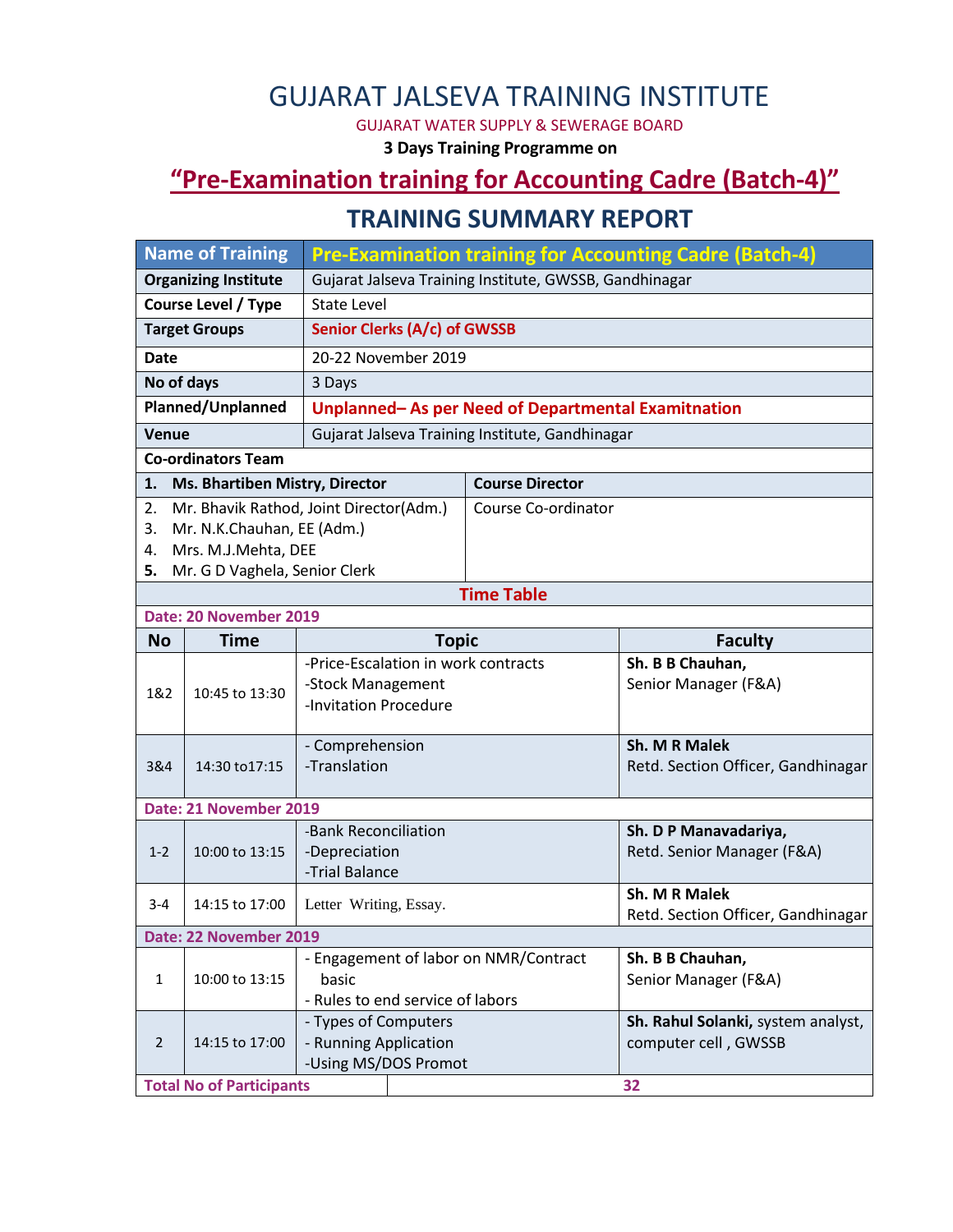## **List of Participants**

| <b>Sr</b><br><b>No</b> | <b>CPF No</b> | <b>Name of Employee</b>          | <b>Designation</b>    | <b>Office</b>                              |
|------------------------|---------------|----------------------------------|-----------------------|--------------------------------------------|
| $\mathbf{1}$           | 5969          | ALPA HASMUKH BHATT               | Senior Clerk          | P. H. Mech. Division,<br>Ahmedabad         |
| $\overline{2}$         | 10180         | ALPESH B PATEL                   | Junior Clerk          | Zone-2, Ahmedabad                          |
| 3                      | 9385          | ANILKUMAR AMRUTBHAI PRAJAPATI    | Senior Clerk          | PH Mech. SubDivision, Anand                |
| 4                      | 2049          | BHARATKUMAR CHIMANLAL PATEL      | Senior Clerk (AC)     | EE, P.H. Works Division,<br>Gandhinagar    |
| 5                      | 3353          | DINESHCHANDRA AMRUTLAL SOLANKI   | Senior Clerk (AC)     | EE, P.H. Works Division,<br>Radhanpur      |
| 6                      | 7032          | DINESHKUMAR MANGALDAS PATEL      | Senior Clerk          | P. H. Mech. Store Division,<br>Gandhinagar |
| $\overline{7}$         | 9791          | HARESHBHAI KESHARABHAI BHURIYA   | Senior Clerk          | EE, P.H. Works Division, Bhuj              |
| 8                      | 4028          | HARSUKHBHAI LAXMANBHAI CHAVDA    | Senior Clerk          | DEE, PHS Subdivion,<br>Manavadar           |
| 9                      | 3797          | <b>HHTRASINH MOTIBHAI CHAREL</b> | Senior Clerk          | DEE, PHS Subdivision, Dahod                |
| 10                     |               | HITESH HARJIVANDASH DANGI        | Divisional Accountant | P. H. Mech. Store Division,<br>Gandhinagar |
| 11                     | 9646          | HITESHKUMAR RAMANLAL PATEL       | Senior Clerk          | DEE, PHS Subdivision No 1,<br>Gandhinagar  |
| 12                     | 1847          | JAGDISH PURSHOTAM TUVER          | Senior Clerk (AC)     | EE, P.H. Works Division,<br>Veraval        |
| 13                     | 3342          | JAYENDRAKUMAR AMBALAL PATEL      | Senior Clerk (AC)     | CE, Zone 1, Vadodara                       |
| 14                     | 2326          | JAYESHKUMAR PUNJABHAI GANDHI     | Senior Clerk          | EE, P.H. Works Division,<br>Nadiad         |
| 15                     | 8247          | KAMLESHKUMAR MANILAL PARMAR      | Senior Clerk          | SE, P. H. Circle, Surat                    |
| 16                     | 2815          | KANUBHAI UKABHAI MAKWANA         | Senior Clerk (AC)     | SE, P. H. Circle, Nadiad                   |
| 17                     | 4287          | KIRITKUMAR BALUBHAI RAJ          | Senior Clerk (AC)     | SE, P. H. Circle, Vadodara                 |
| 18                     | 9387          | KIRITSINH FATESINH BARIA         | Senior Clerk          | P. H. Mech. Division, Dahod                |
| 19                     | 5096          | MAHENDRASINH AMARSINH RATHOD     | Senior Clerk          | EE, P.H. Works Division, Vyara             |
| 20                     | 4123          | MUKESHBHAI GOVINDBHAI PANCHAL    | Senior Clerk          | SE, P. H. Circle, Ahmedabad                |
| 21                     | 1460          | PARSING JOKHNABHAI KISHORI       | Senior Clerk (AC)     | PH Mech. SubDivision,<br>Lunawada          |
| 22                     | 8246          | PRASHANT SURESHBHAI RANA         | Senior Clerk          | DEE, PHS Subdivision, Bilimora             |
| 23                     | 1777          | RAHEMTULLA JUSAB SUMRA           | Senior Clerk          | DEE, PHS Subdivision, Mandvi-<br>Kutch     |
| 24                     | 1991          | RAJENDRAPRASAD DURLABHAJI MEHTA  | Senior Clerk          | EE, P.H. Works Division,<br>Veraval        |
| 25                     | 3344          | RAJESHKUMAR RAJNIKANT KAYASTH    | Senior Clerk          | DEE, PHS Subdivision, Netrang              |
| 26                     | 3143          | RAMESHBHAI AJITBHAI DESAI        | Senior Clerk (AC)     | EE, P.H. Works Division,<br>Anand          |
| 27                     | 6051          | RAMESHBHAI MAGANBHAI CHUDHARI    | Senior Clerk          | EE, P.H. Works Division,<br>Lunawada       |
| 28                     | 2810          | SANJAYKUMAR ANANDPRASAD RAO      | Senior Clerk (AC)     | SE, P. H. Circle, Godhra                   |
| 29                     | 9810          | SHASHIKANT KESHABHAI SOLANKI     | Senior Clerk          | SE, P. H. Circle, Mehsana                  |
| 30                     | 10041         | TEJAS C KHUMAR                   | Senior Clerk          | PHSSD, Porbandar                           |
| 31                     | 3801          | UDESANG BANESANG GOHIL           | Senior Clerk (AC)     | DEE, PHS Subdivision,<br>Dhandhuka         |
| 32                     | 8211          | VAIBHAV SATISHKUMAR SHAH         | Senior Clerk          | P. H. Mech. Division, Dahod                |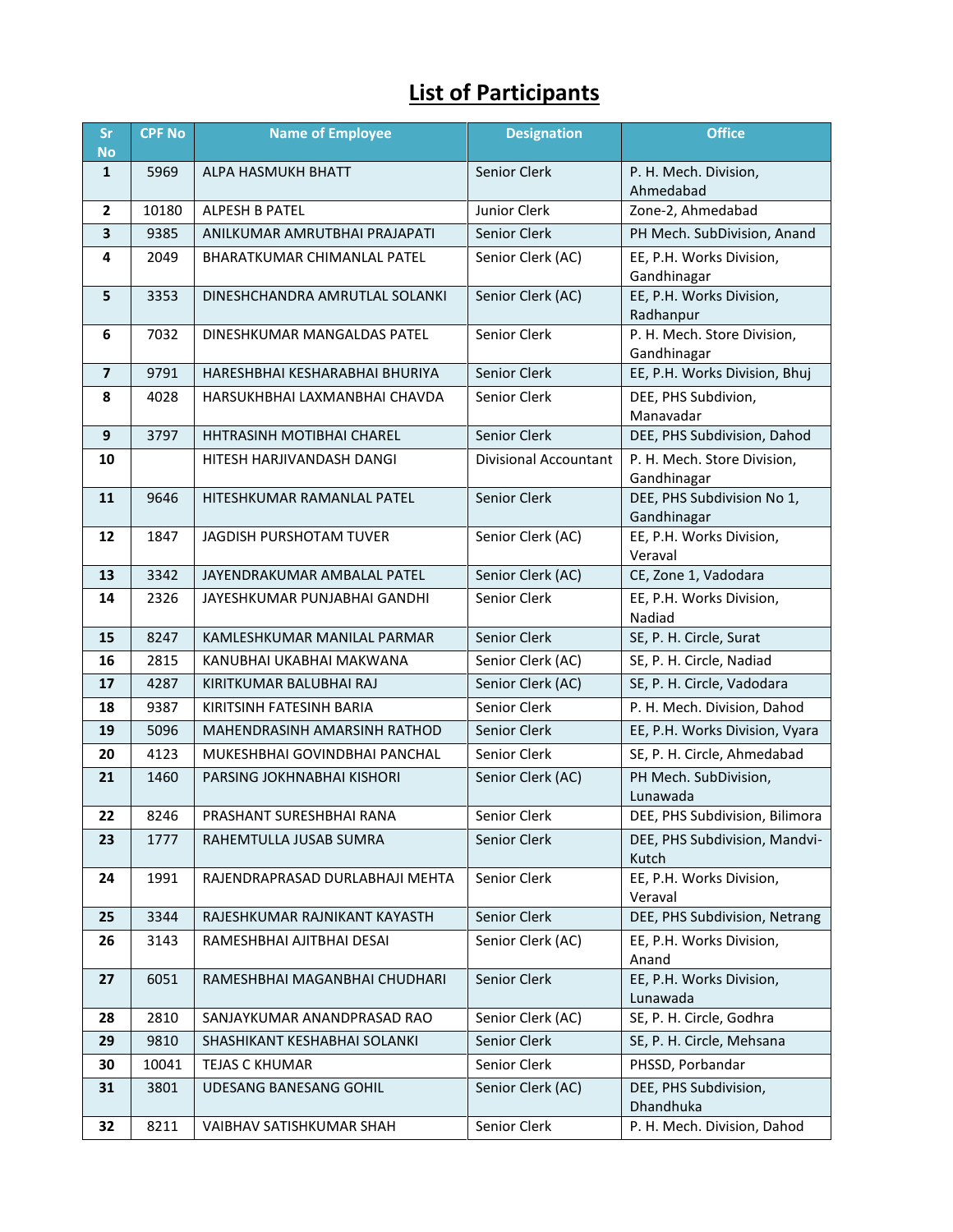### **PhotoGallery**

1. **Sh. B B Chauhan,**Senior Manager (F&A),GWSSB addressing the trainees



2. **Sh. M R Malek**, Section Officer, Gandhinagar addressing the trainees